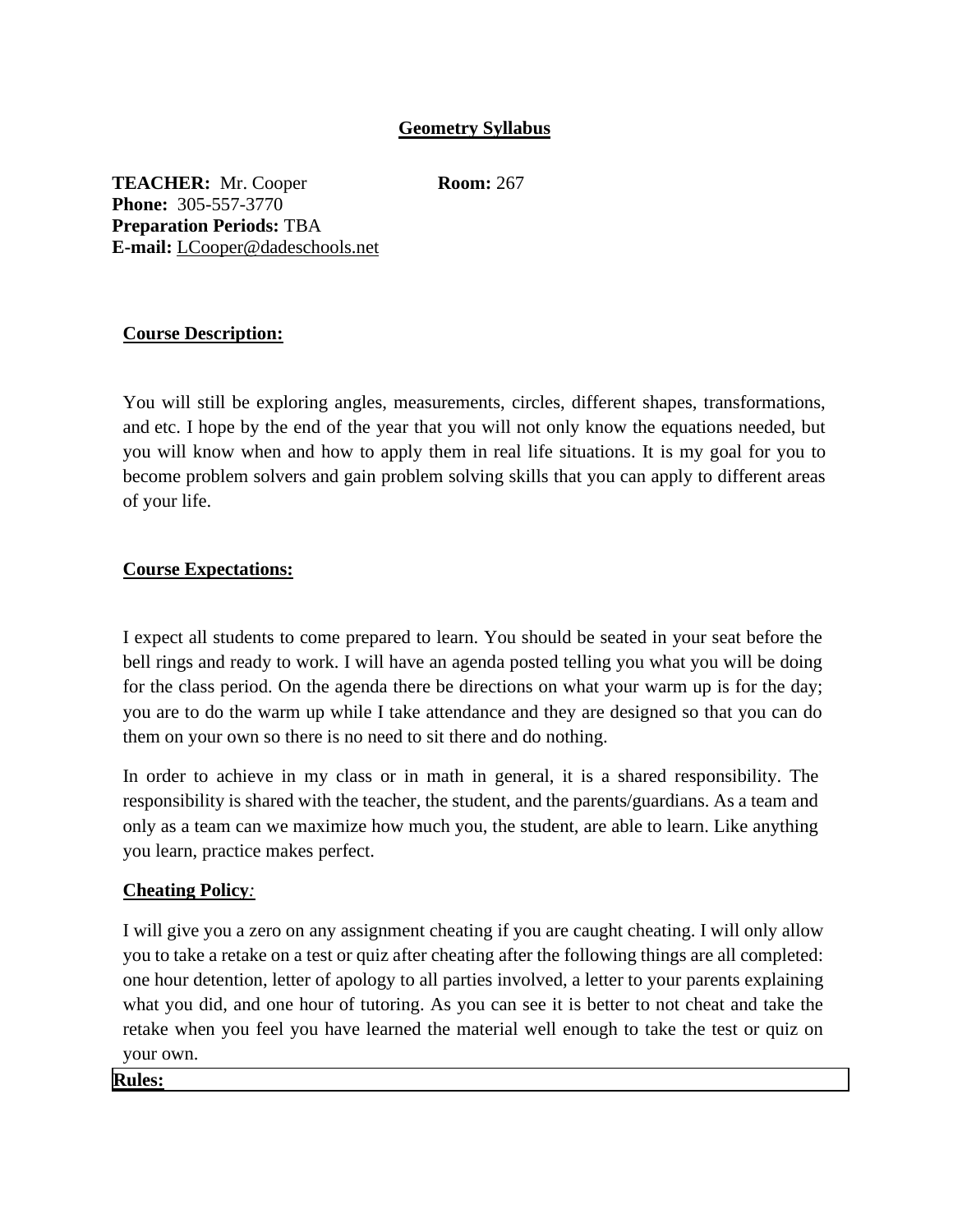1. Electronic Devices are to be put away unless specified to be out and to be used only as directed.

- 2. You are to remain seated unless you have permission to be out of your seat.
- 3. Follow directions the first time.
- 4. Try to keep conversations on topic at all times and there is no talking while I am teaching.
- 5. I dismiss you, not the bell; stay seated until I say you can go.

6. Just like you would like your property respected, I would like my property respectedincluding all property I am responsible for.

7. Respect each other within my classroom.

## **Recommended Supply List for Success**

| $\bullet$ | 1" Three Ring Binder | Scientific Calculator (T1-30XA)                   |
|-----------|----------------------|---------------------------------------------------|
| ٠         | Pencils              | 1 mini White Boards (Needed Immediately)          |
|           | 1 Spiral Notebook    | dry erase markers and eraser (Needed Immediately) |
| ٠         | Eraser               |                                                   |
|           | Dividers for Binder  |                                                   |

Protractor/Compass

## **Grading Policy**

I grade all students' work. I do not just grade for just right and wrong, but I also give partial credit for trying and more points are given for accuracy of thought process. Most problems' answers cannot be derived without work and as a result, failure to display your work will mean a zero for those problems.

For projects and binder checks a grading rubric will be supplied in advance so you know what is expected

The grading scale is as follows: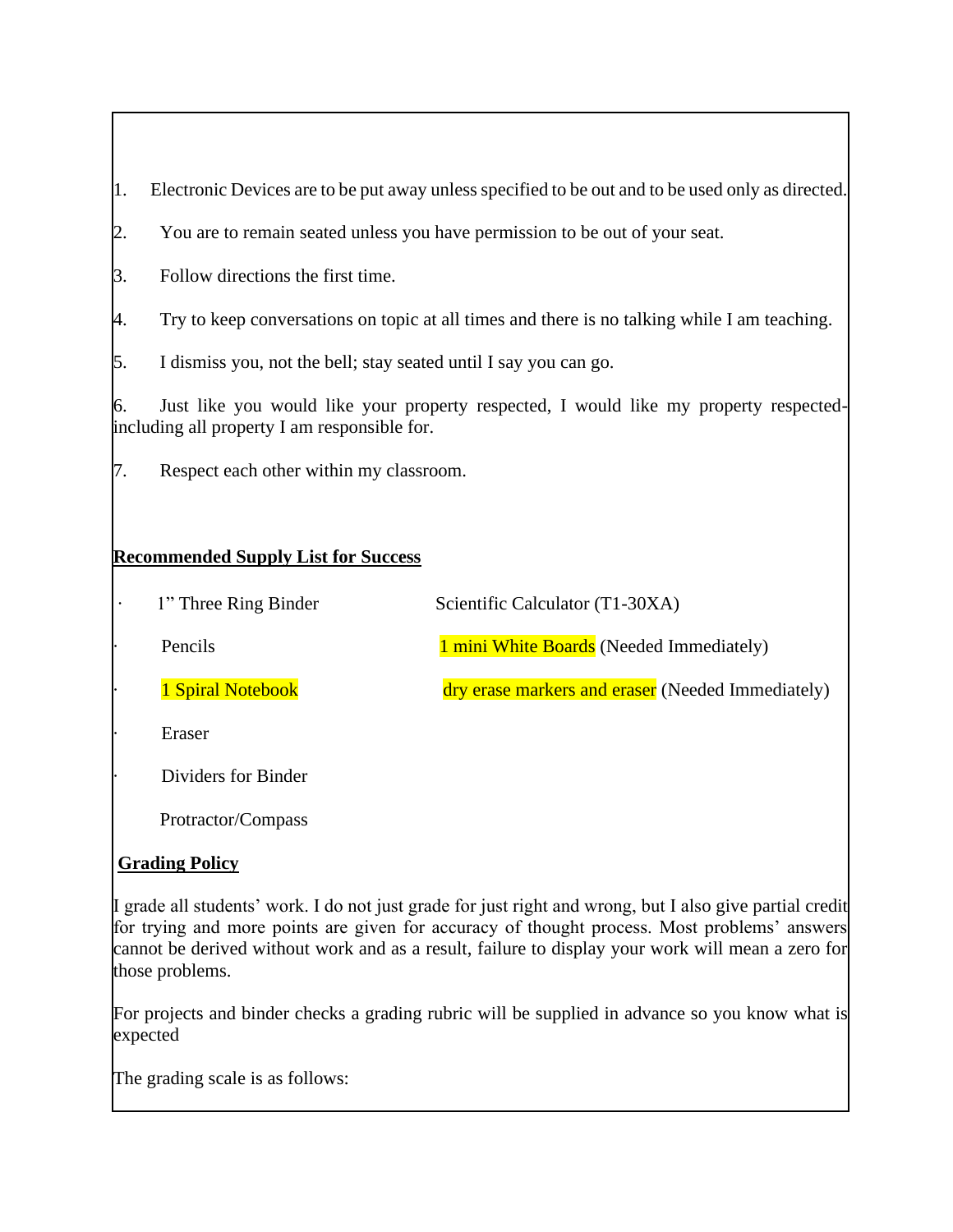# **A: 90-100 B: 80-89.9 C: 70-79.9 D: 60-69.9 F: 59 and below**

Assignments are given the following values within the gradebook.

**Test: 30% Classwork and Homework: 25 % Quizzes: 35% Notebook check: 10%**

# **Homework:**

Homework will be given out 2 to 3 times a week. Homework must be turned in 2 days after being assigned.

## **Participation:**

All students are expected to participate, and I will keep track of participation. If you have any concerns about this, please see me.

## **Quizzes:**

Quizzes will be given on Mondays of each week; however, on assembly days, holidays and before a three day weekend they will be rescheduled for the next week for the sake of time.

## **Test:**

Tests will be provided in a variety of manners and will happen at the end of the unit. Students will have a binder check that will count towards their test grade as well as their unit test. The unit test will be multiple choice, matching, true or false, open ended, and essay format.

## **Extra Credit:**

I do give extra credit, but I do not allow extended time on it. The due date I give for the extra credit assignment is final. The extra credit built into your assignments will only be allowed if they are turned in on time. I will let you know when an extra credit is provided and what it is going to be counted towards. If you're absent when the extra credit is given out, you may see me about doing it or an alternative assignment as long as your absence is cleared or excused by the attendance office.

## **Make Up and Late Work:**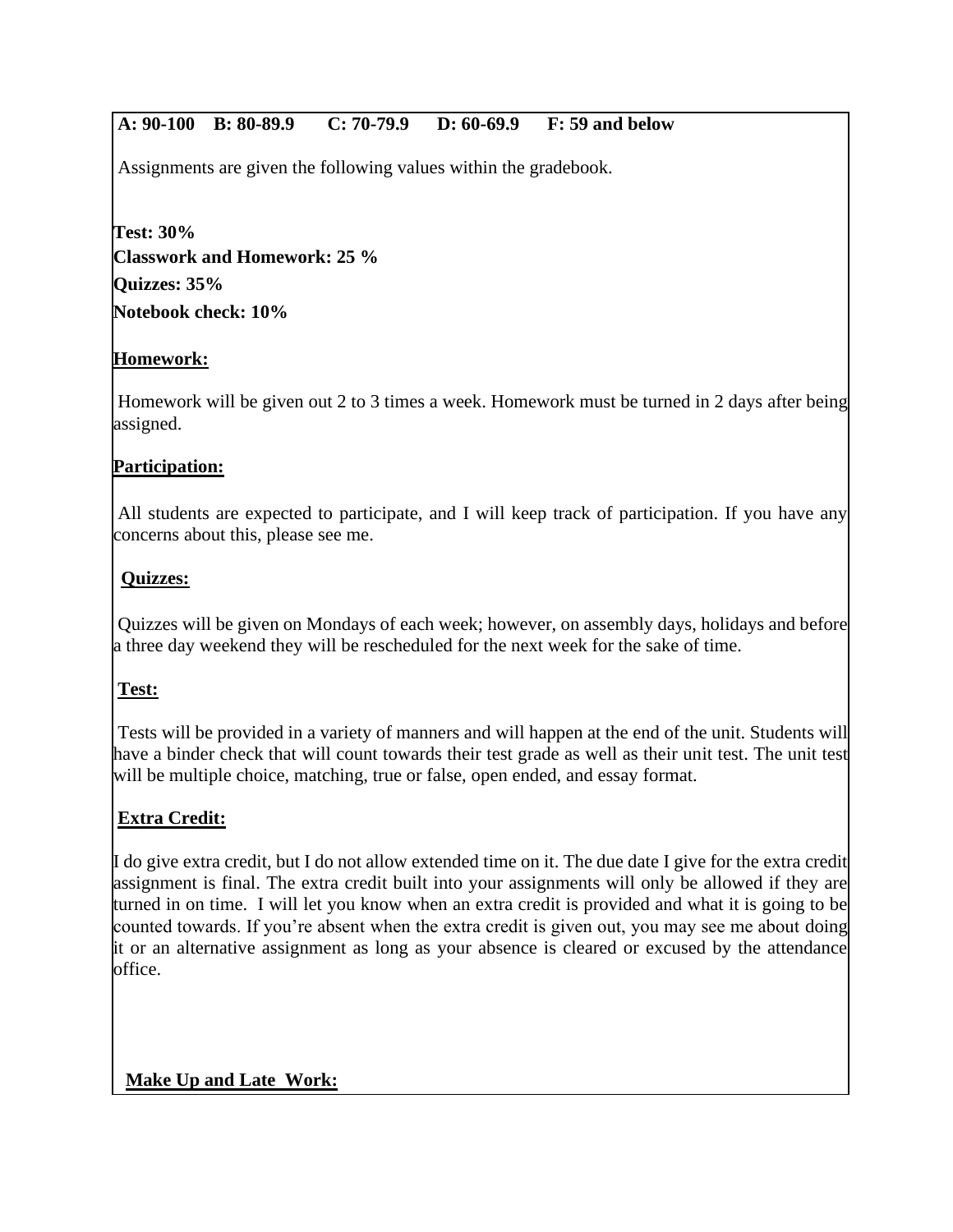All make-up work will be due up to one week after absence. After that, you will receive no credit otherwise stated in your IEP. Late work will not be accepted.

#### **Consequences:**

Moved seat, detention, phone call home, tutoring assigned, teacher-student conference, teacherparent conference, and etc.

#### **Incentives and Recognitions:**

Class points, erasers, pencils, track cards, etc.

I have read the attached information and understand the classroom policies.

Student's Name (print): \_\_\_\_\_\_\_\_\_\_\_\_\_\_\_\_\_\_\_\_\_\_\_\_\_\_